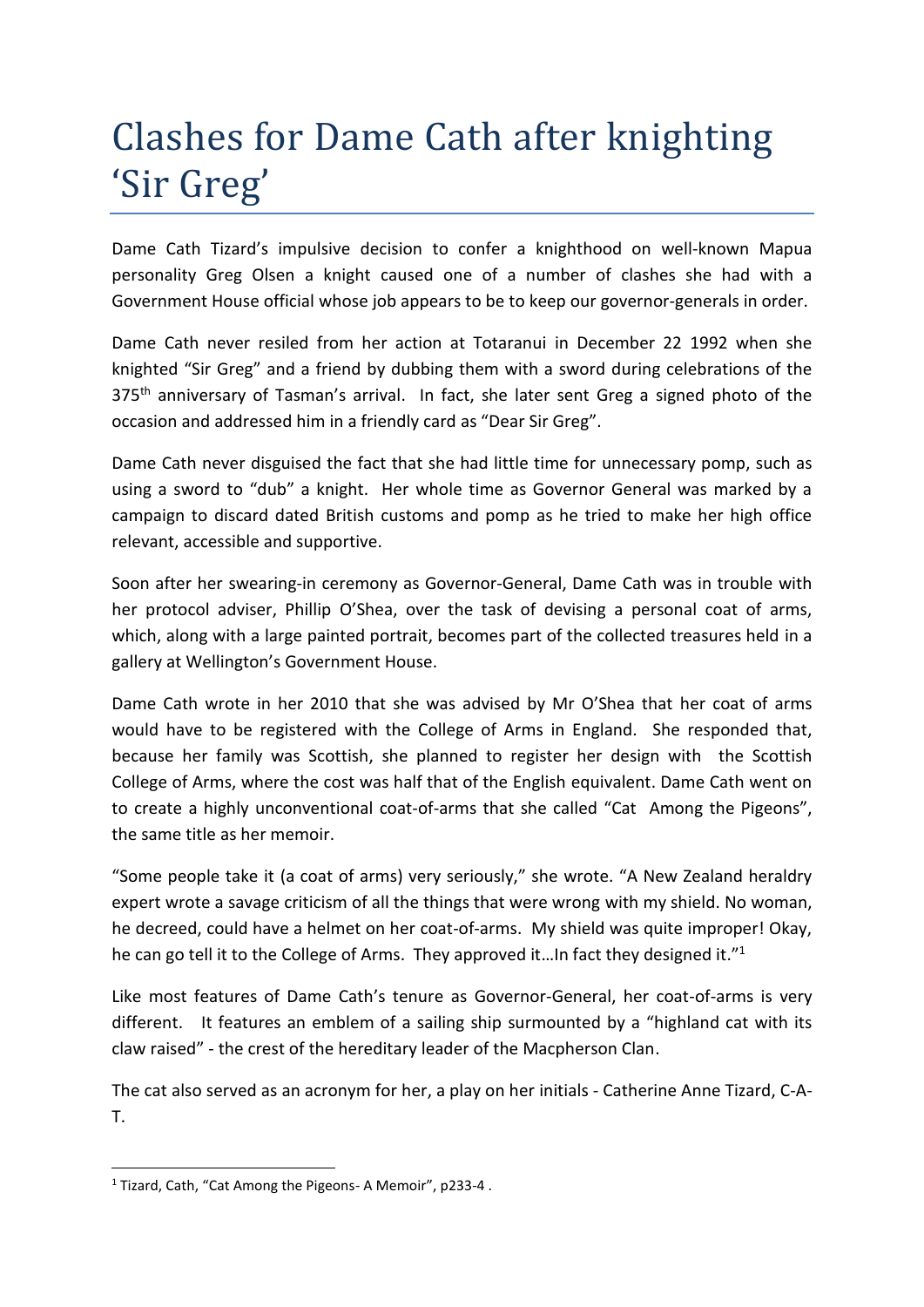"I wanted to tone down the cat's aggressiveness a bit," she explained, "so I put a white camelia, the symbol of the women's suffrage movement, in its paw....".<sup>2</sup> Two plump kereru hold Dame Cath's shield on either side.

Contrary to custom, the design included an elaborate knight's headpiece, which, instead of a military symbol, carries a giant love heart. Her fanciful heraldic work also features Scotch thistles and ferns, representing Scotland and New Zealand together with some scallops, to recall a former role for Dame Cath as a marine science lecturer at Auckland University. Two upright maces represent her formal roles in public administration - Mayor of Auckland and Governor-General. Her motto is 'Floreat Felese Felix", which Dame Cath translates as broadly meaning "the happy cat that had good luck".<sup>3</sup>

Despite the objections of the heraldry expert, Dame Cath's irreverent coat-of-arms was later carved in wood and, along with the coats-of-arms of other governors-generals, is now displayed in Government House.

Dame Cath also later performed another unauthhorised mock knighthood ceremony in April 1995, dubbing the captain of a Department of Conservation launch for assisting her when she got into difficulties while diving to see the then recently-discovered Fiordland "white corals". Like Sir Greg's knighthood, it was a spur-of-the moment action, but does not seem to have been publicised as Sir Greg's "knighthood" was. Dame Cath's memoir records no reprimand for breaching the rules with her Fiordland knighthood.<sup>4</sup>

Dame Cath was ever ready to take part in publicity for good causes in unconventional ways. She famously rapelled down a fixed rope into the daunting Lost World Cave at Waitomo. When the Foundation for the Blind wanted her to do a tandem parachute jump to publicise Braille Week, she refused to accept advice from her officials that it might be undignified or risky. She went ahead, tandem-parachute jumped to launch Braille Week and the Queen Elizabeth subsequently saw a news item on her effort. In response, the Queen sent a brief telegram to Dame Cath: "Well jumped," it said, and signed "Elizabeth R. <sup>5</sup>

In a separate incident, when an adviser tried to discourage Dame Cath from attending an event organised by a "Wet Pants" organisation, she chewed the official's ear and made it clear she would decide whether or not to accept an invitation and that she wanted to meet as wide a range of New Zealanders as she could.

Soon after her appointment in 1990, Came Cath ordered staff to stop the practice of bowing to the governor-general and told them to stop calling her "Your Excellency". She let cleaning

1

<sup>2</sup> Tizard, Cath, Ibid, p233-4

<sup>3</sup> Tizard, Cath, Ibid p234

<sup>4</sup> Tizard, Cath, Ibid, p252 "I did a mock investiture and 'knighted' the skipper for services to his country, or some such bit of nonsense".

<sup>5</sup> Tizard, Cath Ibid p242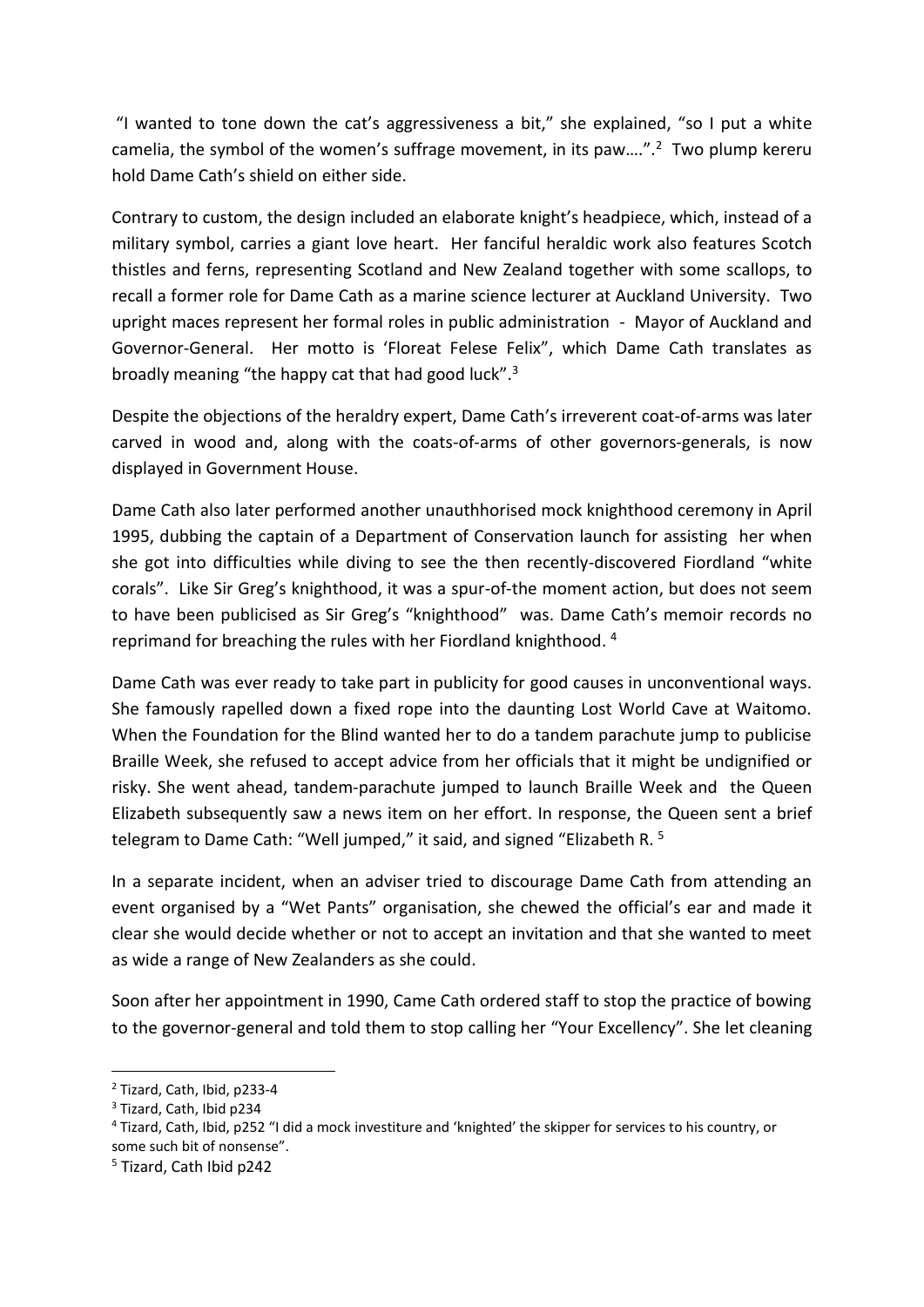staff know that they were not to stop their work when she came into a room, as had been customary, and said that as a woman she perfectly understood that housework was an essential routine. She dispensed with the title of "lady-in-waiting" as an anachronism and gave her "dresser" more important duties because she said "I made my own decisions about what to wear"<sup>6</sup>.

Dame Cath said she tried, with only modest success, to persuade staff to address her and fellow staff members, by first names and not surnames. She also introduced a practice of military staff in the household following traditional Maori rituals for welcomes to diplomatic guests, representatives of foreign countries and, of course, other Maori. She hosted numerous social gatherings for staff, including a toga party.

She later reflected that during her two terms as governor-general, "Government House has progressively become less formal in style, but I hope no less dignified or significant. I certainly wore no feathers, nor tiaras. I gently discouraged the bended knee and the sweeping curtsies".

## **Phillip O'Shea – a member of two top households**

Phillip O'Shea, the New Zealand Herald of Arms Extraordinary who criticised Dame Cath's mock knighthood of Greg Olsen was appointed by Queen Elizabeth in England. In a 2016 article in *The Listener*, Mr O'Shea described his appointment as: "A personal one from the Queen….I am a member of the Royal Household and an honorary member of the Governor-General's Household.

"In the Royal Household, there are six Heralds-in-Ordinary (full-time Heralds), five Heralds, One Pursuivant Extraordinary…There are three Kings-of-Arms, and four Pursuivants or Junior Heralds. The Queen also appoints people with specialised knowledge in, for example, ceremony, peerage law and genealogy."<sup>7</sup>

Clarification about Herald Phillip O'Shea's role at Government House was sought from the Prime Minister's Office. Mr Michael Webster, the clerk of the Executive Council, advised that:

- Mr O'Shea was appointed by Queen Elizabeth II as the "Herald of Arms Extraordinary" on Waitangi Day (February 6) 1978 by a Royal Warrant. Because of his role, he is an "ex-officio member of the Governor-General's household".
- His role includes responsibility for advising the government on heraldic matters, advising individuals on grants of (coats of) arms and the "attending the Sovereign and Governor-General on ceremonial occasions".

**<sup>.</sup>** <sup>6</sup> Tizard Cath, Ibid, p220

<sup>7</sup> De Lore, Clare, Interview with the New Zealand Herald of Arms Extraordinary, Phillip O'Shea, The Listener, 2 May 2016.